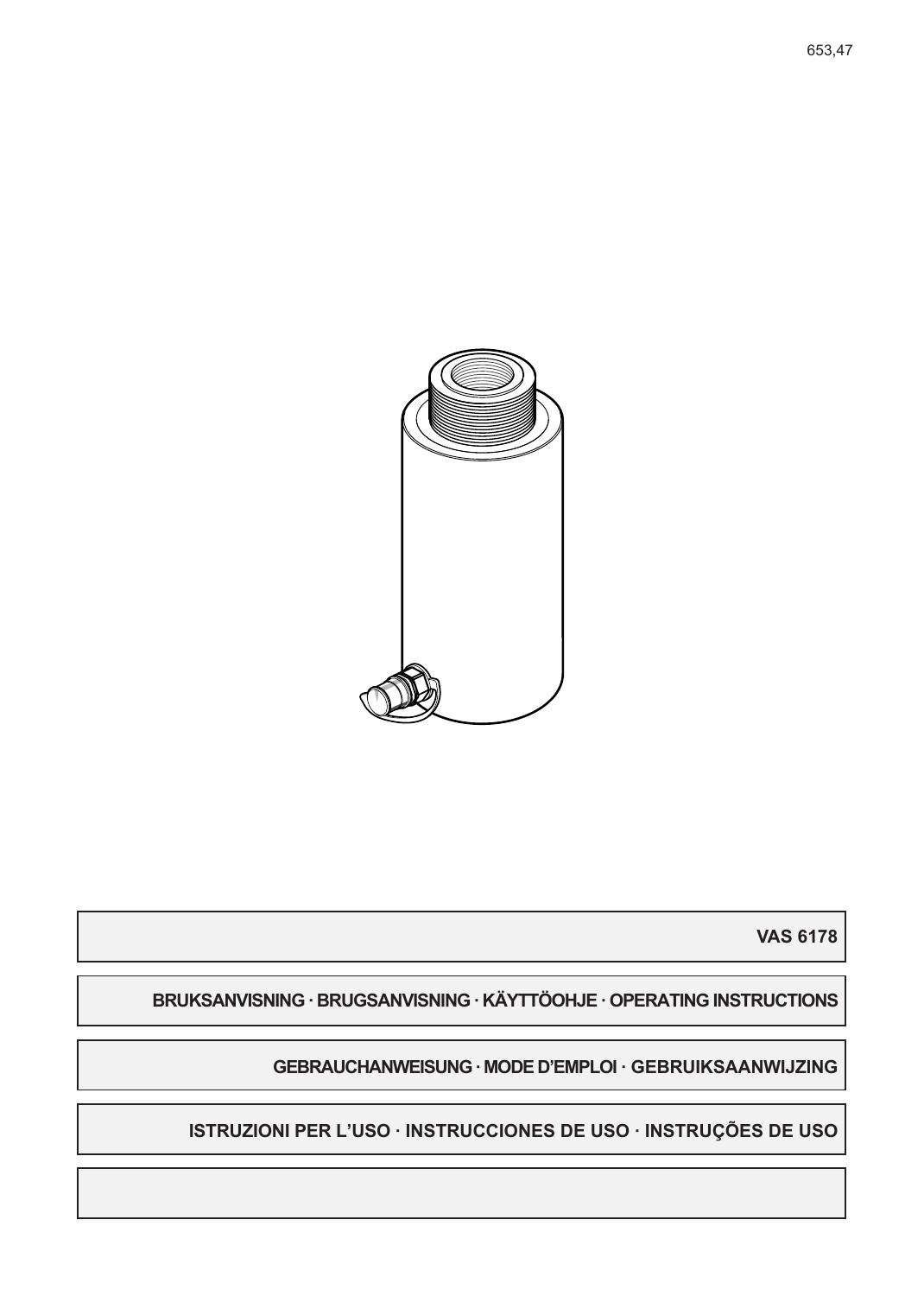**GB**

To avoid functional disturbances, we recommend that you read these instructions thoroughly before using the product.

# **Technical description**

Stroke: 100 mm (3.9 in) Weight: 4.4 kg (9.7 lb)

Capacity: 200 kN (20 ton, 22 sh ton)<br>Max. working pressure: 70 MPa (700 bar, 15150 psi) 70 MPa (700 bar, 15150 psi)

# **System construction**

Always plan a hydraulic system by choosing products that are suitable for the task in hand. Check product limitations regarding pressure range, lifting capacity and compatibility. The maximum working pressure of the system must not exceed the maximum working pressure of any product in the system.

We recommend the use of pressure gauges with any hydraulic system to ensure that it is operated within its safe working range.

Make sure that all hydraulic hoses, connections, etc., are connected to the right connection port (pressure or return port) on the pump, ram, valve or other hydraulic component.

# **Applications**

Because of its design the hollow cylinder can be used for both pushing and pulling operations.

# **Pushing operations**

#### **Pushing/Lifting**

When a hollow cylinder is used as a conventional ram we recommend the use of a solid pressure head.

Position the cylinder on or against a solid flat surface before lifting. Never lean over a pressurised cylinder or pump lever. Secure the load before lifting to make sure that it cannot roll or slip.



- Never work underneath a raised load without first securing it with blocks or some other mechanical support.

- Never disconnect a cylinder from the pump when the hydraulic system is under pressure.

#### **Pushing onto shafts (Fig. 2)**

When the cylinder is used for applications such as pushing a bearing (A) onto a shaft (B) it is important that the stop or nut (C) has as large a surface area as possible so that the force is spread over the entire base of the cylinder.



- Never stand behind a cylinder when carrying out this type of work. If the stop or shaft breaks this could result in injury.

- Never disconnect a cylinder from the pump when the hydraulic system is under pressure.

# **Pulling operations**

Pulling operations usually exploit the fact that the cylinder is hollow.

#### **Fitting (Fig. 3)**

A rod (B) is inserted through the object to be pulled (A) and through the cylinder itself. Stops (C) are fitted to both ends of the rod (B). A pressure head with threaded hole can be used as a stop at the piston end.

#### **Removal (Fig. 4)**

A rod (B) is inserted through the object to be pulled (A), through the spacer (D) and through the cylinder itself. Stops (C) are fitted to both ends of the rod (B). A pressure head with threaded hole can be used as a stop at the piston end.



- Never stand in front of or behind a cylinder when carrying out this type of work. If the stop or shaft breaks this could result in injury.

- Never disconnect a cylinder from the pump when the hydraulic system is under pressure.

# **Uneven loading (Fig. 5)**

Make sure the ram supports the load at right angles to the surface. Avoid uneven loading, i.e. situations where the load is not carried through the centre of the lifting plate. Uneven loading puts unäfavourable stresses on the ram and can lead to permanent damage. Avoid point loads - spread the load across the lifting plate whenever possible.

# **Overloading**

Do not lift any load that exceeds the rated capacity of the ram. Overloading may damage the equipment and cause personal injury. A ram can support maximum load on the piston stop ring/glands. However, avoid loading a ram when it is fully extended as this causes unfavourable stresses. Therefore choose a ram with a slightly longer stroke than is necessary for the intended application.

### **Heat**

Avoid exposing hydraulic equipment to temperatures higher than 50°C. Heat can destroy gaskets and hoses.

# **Bleeding the hydraulic system**

Air can collect in the hydraulic system when hoses or tools are connected and this can lead to problems in operation. To bleed the äsystem run the tool or ram through 3-4 cycles (pumping to full extension then releasing) without any load. At the same time make sure that the tool or ram is kept lower then the pump so that air can travel back to the oil reservoir in the pump. Then bleed the pump oil reservoir. Top up the pump with oil if necessary.

# **Maintenance**

Hydraulic equipment must be serviced and maintained regularly to keep it in good working condition. For safety reasons it is important that hydraulic products are serviced and maintained by experienced personnel. If in any doubt, contact your dealer for information about the nearest authorised service agent.

Always use original spare parts. Lubricate moving parts as necessary with a high quality grease. Always use high quality hydraulic oil with good low temperature äproperties.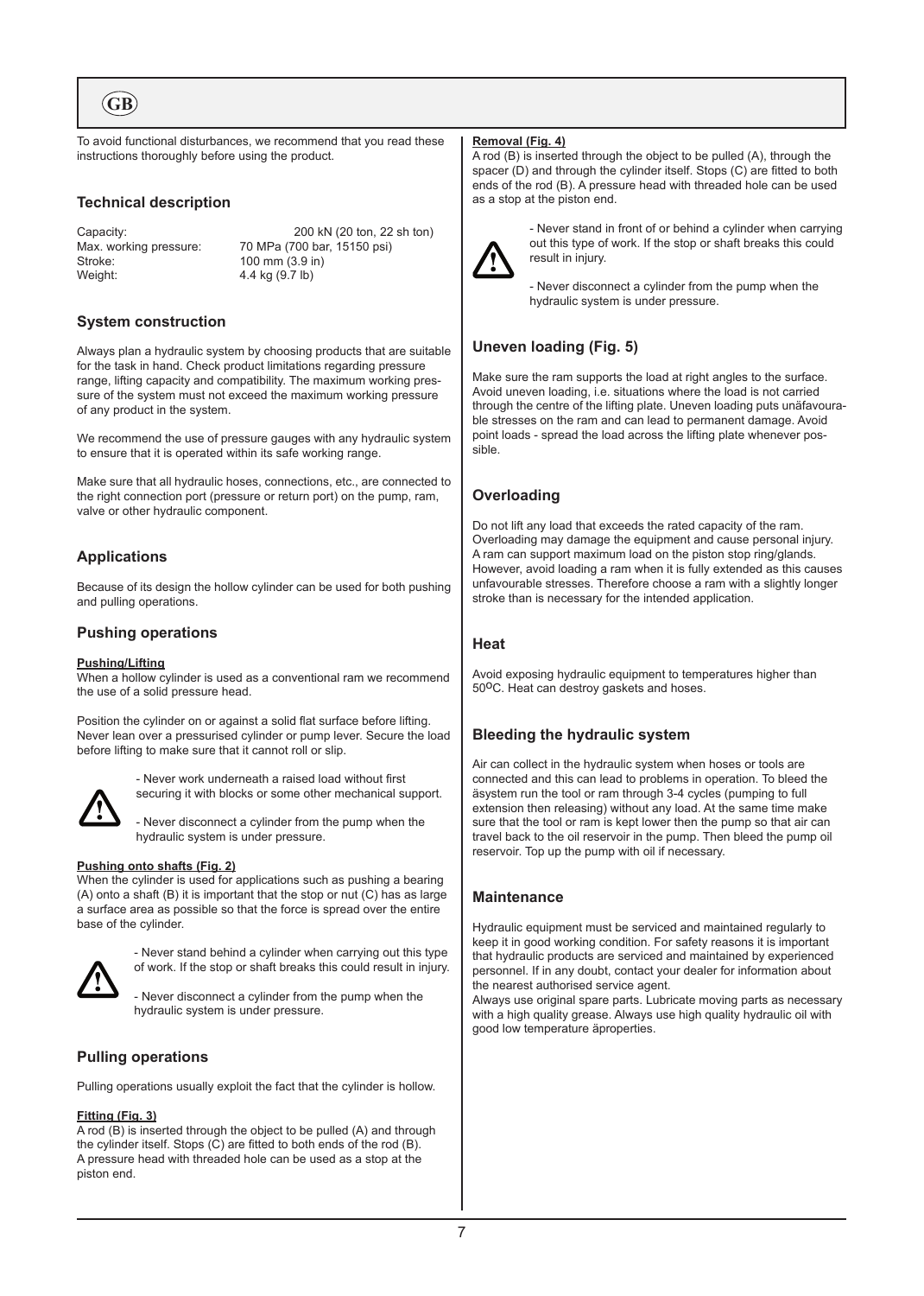